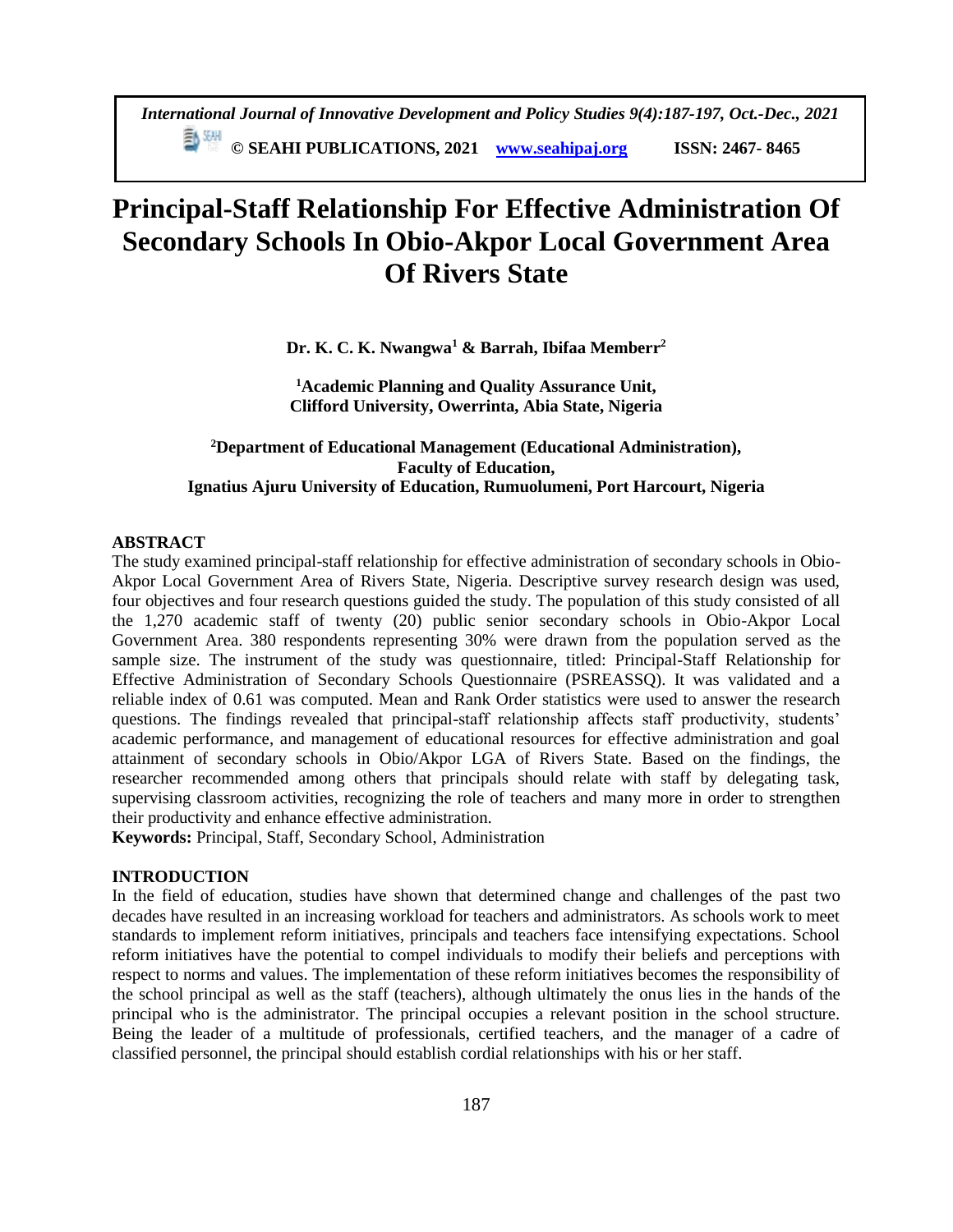Furthermore, if education is the bed rock of any country or society, then, teachers, as they come from various backgrounds must be the cornerstone. Also, as schools continue to evolve and as shifts in the demographics of populations continue to occur nationwide, there is a need and a call for different relationship models to assist in the proper guidance of those placed in the classrooms. These new models will be marked with servant leaders who empower as opposed to delegate; build trust rather than demand loyalty; and instead of just hearing and leading from the head, seek to understand and lead from the heart (De-Spain, 2019). In recent years, the relationship between principals and their staff (teachers) has brought about great achievement to the benefit of the student and the society. Though in some cases, the relationship between the latter and former differs. If the principal as the school administrator does not have a good relationship with its staff, education might not be properly conveyed because quality relation produces quality result. Principal-teacher relationships vary greatly among schools and even among teachers in the same school. Those relationships to a very great extent affect students' achievement and performance in school.

This phenomenon occurs because teachers who see principals as facilitators, supporters, and reinforcers for the jointly determined school mission rather than as guides, directors, and leaders of their own personal agenda are far more likely to feel personally accountable for student learning (McEwan, 2013). For instance, across America, both principals and teachers alike have to contend with matters such as student discipline. The principal is endlessly involved in dealing with discipline problems, but his role is somewhat different from that of the teacher. Yet in many situations, the teachers and the principal work as a team on major discipline problems. Parental issues are another area of great concern, especially during these times when parents demand that schools should adequately prepare their children. It is important for principals and various staff groups, that is, teachers to work together for mutual support.

In addition, the manner in which staff members worked together as a group significantly influences student outcomes in schools (Wheelan & Kesselring, 2015). Staff groups working together in healthy social environments validate the need for relationship development in their school environment. Relationships have many components, both individual and group in nature, which help to sustain them and add value. One of the most important of all the relational components is that of trust. It is important that school leaders develop the trust factor necessary for teachers to follow and support their efforts. The building and sustaining of one-to-one relationships with teachers through communicative and supportive behaviours is the main trust-promoting behaviour of the principal (Gimbel, 2018).

Daily interpersonal interactions of a principal are necessary to gather trust and support from teachers. In schools, this means that, instead of worrying constantly about setting the direction and then engaging teachers and others in a successful march (often known as planning, organizing, leading, motivating, and controlling), the "leader" can focus more on removing obstacles, providing material and emotional support, taking care of the management details that make any journey easier, sharing in the comradeship of the march and in the celebration when the journey is completed, and identifying a new, worthwhile destination for the next march (Sergiovanni, 2016).

Principals are chief executives of their secondary schools, their administrative roles include planning, organizing, controlling, coordinating etc. It may mean sharing cordial relationship and having understanding in terms of accepting staff suggestions during meetings. A principal is the head teacher of a school, especially the second tier of education. According to Cambridge international dictionary of English, a principal is defined as the person in charge of a school or college for children aged between 11 and 18. They are internal supervisors of their schools for effective production and adherence to rules and regulations of education in the country, as well as in the region.

Staff can be defined as all the workers employed in an organization considered as a group of teaching staff in an institution to give instruction or facilities learning in order to achieve the predetermined goals of the school. There is a common saying that a tree cannot make a forest. This implies that principals should know that they are more of team leaders who have to carry along the staff they either appointed from or appointed to administer by building a good relationship with them. Thus, effective collaboration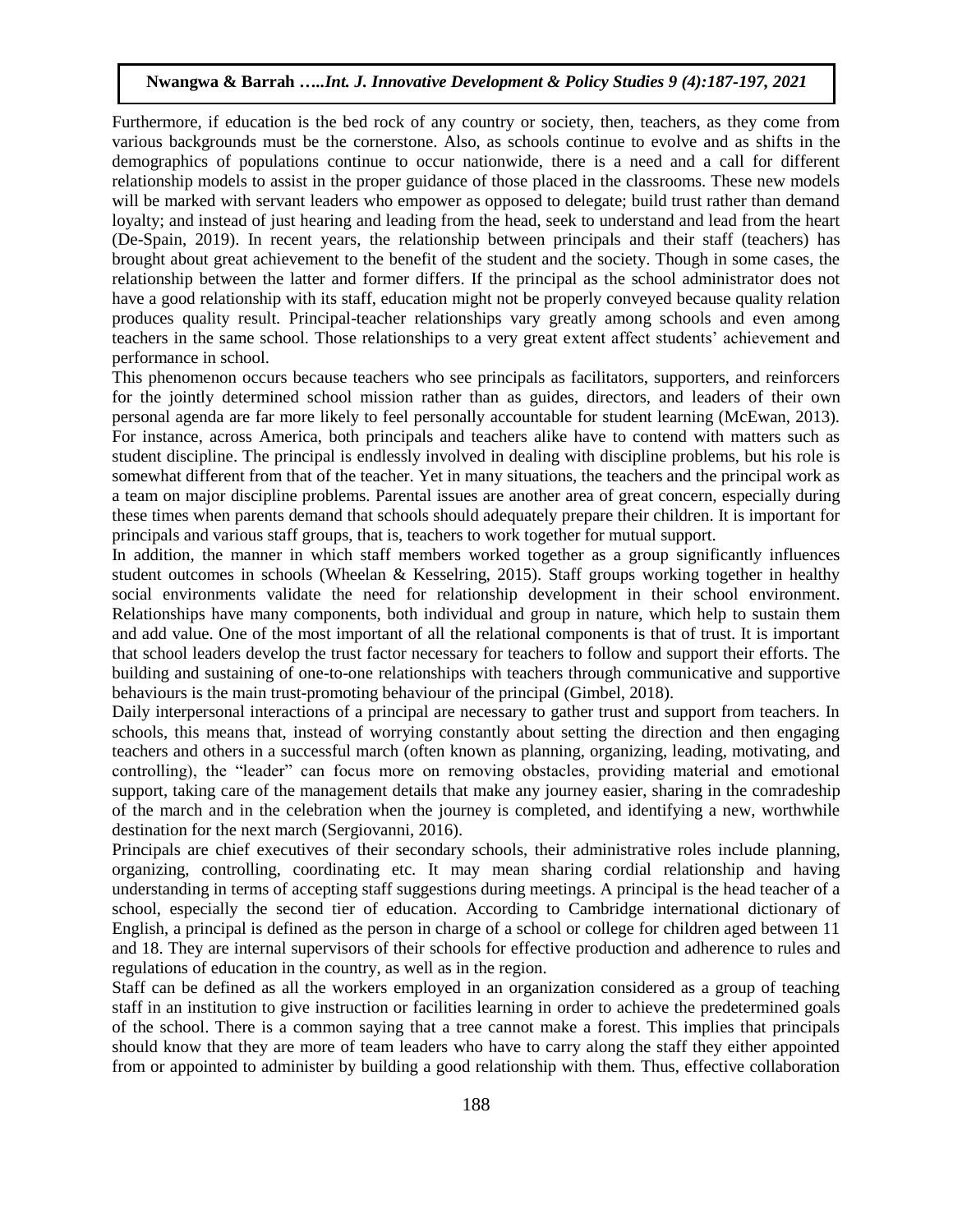is a key to ensuring teaching effectiveness in schools and functional education, although it brings with it a measure of difficulty and even of discomfort on occasions.

Effective collaborations or relationships operate in the world of ideas, examining existing practices critically, seeking better alternatives and working hard together at bringing about improvements and assessing their worth as a change initiative. The single factor common to every change initiative is that relationships improve, if relationships improve, things get better and goals are attained. If they remain the same or get worse, ground is lost. Hence, leaders like the school principals must consummate healthy relationship with staff, diverse people and groups, especially with people different than themselves in order to attain secondary school goals.

Goal attainment is the process through which human and other resources are mobilized for the attainment of collective goals and purposes. In a social system like the secondary school, its goal is to prepare individuals for useful living within the society and for higher education, as well as equipping secondary school leavers with the needed skill for effective living within the society (Federal Republic of Nigeria, 2013). Additionally, the National Policy on Education (FRN, 2013) stated two basic goals of secondary education, these are:

(a) Preparing the recipients for higher education and

(b) Preparing the recipients for useful living within the society (Job).

These two broad goals when analyzed show that secondary school is supposed to prepare and supply students to various tertiary institutions of learning while at the same time equipping students with necessary skills required to live a useful life, be reliant and economically viable. This can be achieved if there is a smooth working relationship between the principal and the staff (teachers) of the school.

According to Clark (2013), Disney's 2000 Outstanding Teacher of the Year, says life is all about experiences, the ones you make for yourself and the ones you make for others. As he refers to all students, he continues: guide them as they grow, show them in every way possible that they are cared for, and make special moments for them that will add magic to their lives, motivate them to make a difference in the lives of others, and most important, teach them to love life. If that kind of relationship is being asked of America's teachers in respect to their students, then principals should lead by example and show the same enthusiasm for their teachers. The most successful students are the ones in a healthy environment as described by Clark. Similarly, the most successful teachers may be the ones inspired by the beautiful relationships developed with their principals, motivating them to do their very best, improving their morale and job performance leading to effective teaching measured by the resultant effect of high students' academic achievement. The question here is, do these kinds of relationship exist in Nigerian schools? The answer to this question calls for investigation and research such as this.

## **Statement of the Problem**

In Nigeria, public discussion, most often than not, borders on falling standard of education and poor academic performance of students, in most especially external examination such West African Examination Council (WAEC), National Examination Council (NECO), Joint Admission Matriculation Board (JAMB) and Post University Tertiary Matriculation Examination (PostUTME) on a yearly basis. Students' outcomes seem not commensurate with the investment by both parents and government on Education. This calls for a great concern among all actors and stakeholders to ascertain the factors for this negative occurrence. To some, it is questionable whether the teachers in the system are capable and competent to teach effectively or not. To others, the issue is about the trend of teachers' lackadaisical attitude to work and lack of empowerment and motivation intrinsically from concerned authorities and the school head.

The unknown element of this problem is the direct relationship that exists between teachers and principals towards the actualization of educational objectives. Certain effective principal skills are critical in the attainment of desired levels of teacher participation. Scholars have identified empowerment and teachers participation in decision making as elements of teachers' success; however, bureaucracy that has driven reform in recent years has led to teachers feeling disempowered and hence becoming apathetic. Principals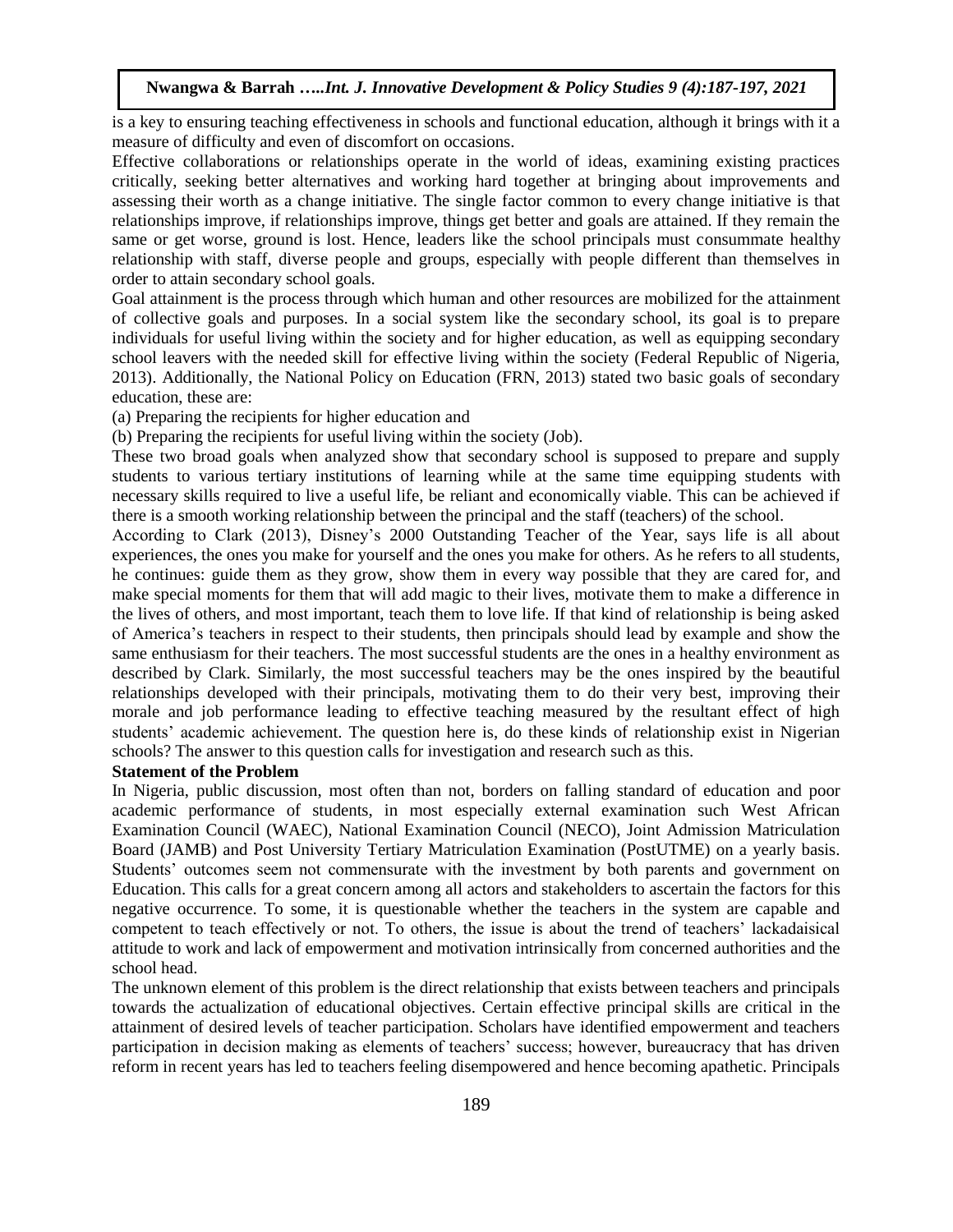who attempt to assume the burden alone and try to manage reform and change from a downward perspective may create more distance between teachers and administrators, resulting in further disempowerment, ineffectiveness, poor job performance, poor students' academic achievement leading to non-functional secondary education system.

The administrative effectiveness of any secondary school hinges on the school administrators. The school principal is the accounting officer of the school, who is either blamed or praised depending on the degree of his effectiveness in influencing staff toward improving teaching and learning; and as well administration of the school. Some studies have attributed principals ineffectiveness on different factors such as, parental factors, teachers' factors, economic factor, societal and leadership behavioral. Also some works have been done in the area of principal-staff relationship as key to effective administration of secondary schools, but none to the best of the knowledge of the researcher has been done in Obio-Akpor Local Government Area of Rivers State. This is what formed the basis for this study. Hence, the problem of this study bothers on principal-staff relationship as an influence to staff productivity, management of educational resources and academic performance of students.

#### **Purpose of the Study**

The purpose of this study is to investigate principal-staff relationship for effective administration of secondary schools in Obio-Akpor Local Government Area of Rivers State. Specifically, the objectives of this study seek to:

- 1. Determine the ways principal-staff relationship affects staff productivity for effective administration of secondary schools in Obio/Akpor LGA of Rivers State.
- 2. Ascertain how principal-staff relationship affects students' academic performance in secondary schools in Obio/Akpor LGA of Rivers State.
- 3. Find out how principal-staff relationship affects management of educational resources for effective administration of secondary school in Obio/Akpor LGA of Rivers State.

## **Research Questions**

The following research questions are formulated to guide the study;

- 1. In what ways do principal-staff relationship affect staff productivity for effective administration of secondary schools in Obio/Akpor LGA of Rivers State?
- 2. In what ways do principal-staff relationship affect students' academic performance in secondary school in Obio/Akpor LGA of Rivers State?
- 3. In what ways do principal-staff relationship affect management of educational resources for effective administration of secondary schools in Obio/Akpor LGA of Rivers State?

## **Research Hypotheses**

- H01: There is no significant difference between the mean scores of principals and teachers on the ways principal-staff relationship affect staff productivity for effective administration of secondary schools in Obio/Akpor LGA of Rivers State.
- H02: There is no significant difference between the mean scores of principals and teachers on the ways principal-staff relationship affect students' academic performance in secondary school in Obio/Akpor LGA of Rivers State.
- H03: There is no significant difference between the mean scores of principals and teachers on the ways principal-staff relationship affect management of educational resources for effective administration of secondary schools in Obio/Akpor LGA of Rivers State.

#### **METHODOLOGY**

This study adopted a descriptive survey which involves the collection of data based on events that have occurred. The descriptive survey design is used to gather data and analyze them without any manipulation. The design was adopted because it enabled the researcher gather information from a sample of respondents using a questionnaire that described their opinions. The population of the study comprised of all the 1,270 academic staff (i.e. 20 principals and 1,250 teachers) of twenty (20) public senior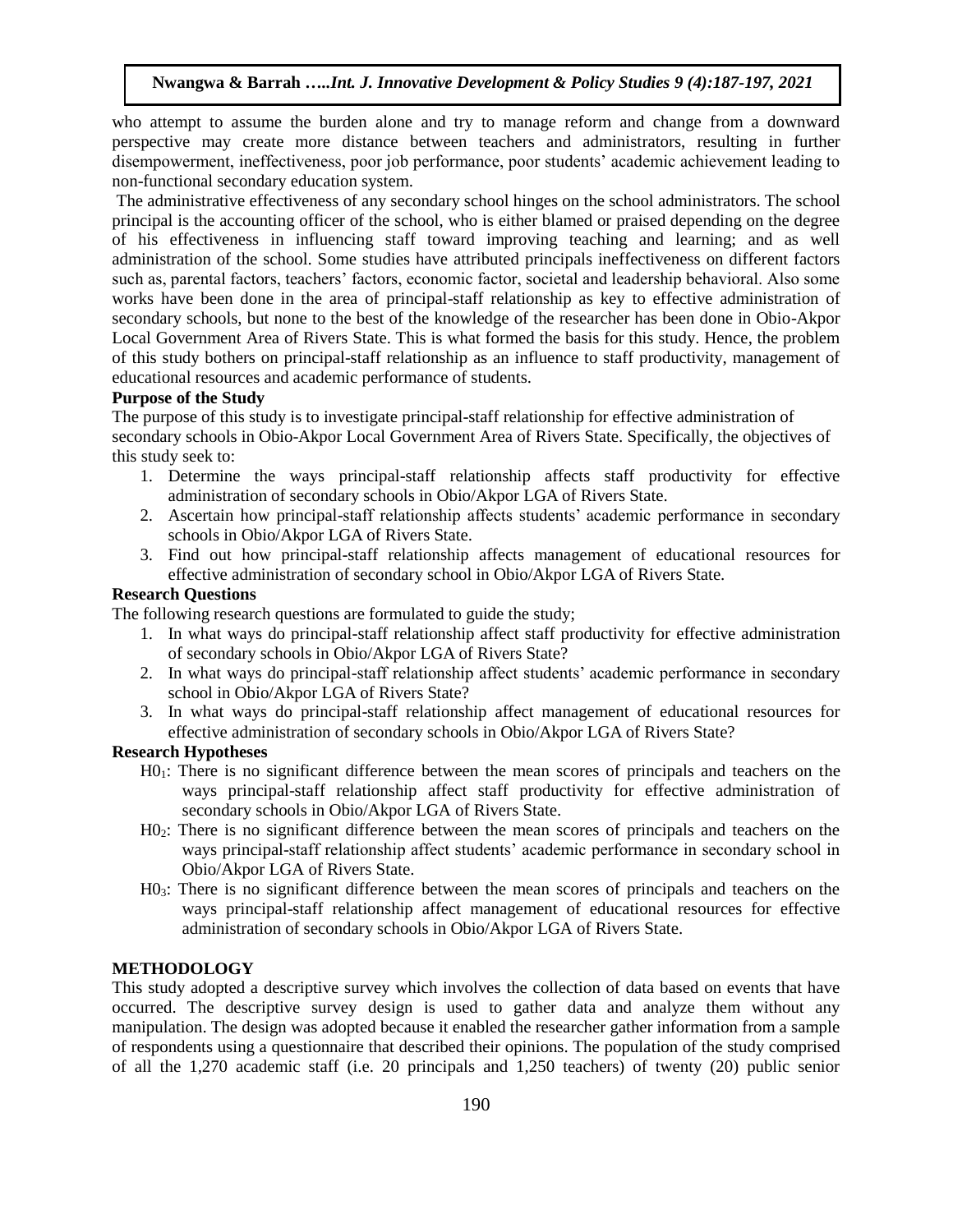secondary schools in Obio-Akpor Local Government Area, Rivers State. (Source: Planning, Research and Statistics Department, Rivers State, 2020). Simple random sampling technique was used to draw 380 respondents representing 30% of the entire population, this served as the sample size. The instrument that was used for data collection in this study is the questionnaire. It was a questionnaire developed by the researcher. It was titled "Principal-Staff Relationship for Effective Administration of Secondary Schools Questionnaire (PSREASSQ)". It consisted of Sections A and B. Section A dealt with demographic information of the respondents while Section B dealt with variables from the research questions which were used to elicit information from the respondents. The items were structured after the modified fourpoint Likert type rating scale of Strongly Agree (SA) = 4 points, Agree (A) = 3 points, Disagree (D) = 2 points and Strongly Disagree  $(SD) = 1$  point, respectively. The reliability of the instrument was determined through the test-retest method for a measure of its stability. The researcher administered twenty (20) copies of the instrument to 20 respondents who were not be part of the sample. Two weeks later, the same instrument were re-administered to the same respondents. The scores obtained were correlated using Pearson's Product Moment Correlation (PPMC) to determine the reliability index which yielded 0.61. As part of data collection, the researcher designed and distributed 380 copies of questionnaire to the respondents. Two hundred and ninety-five (295) copies were retrieved and found suitable for analysis resulting in 77.6 percent response rate. Data collected from the study were analyzed using mean and standard deviation for research questions, while z-test was used for hypotheses at 0.05 level of significance.

## **RESULTS**

The results of the analysed data for each research questions and its corresponding hypothesis are presented on tables.

**Research Question 1**: *In what ways do principal-staff relationship affect staff productivity for effective administration of secondary schools in Obio/Akpor LGA of Rivers State?*

**Table 1: Mean (** *x* **) and Standard Deviation of respondents on the ways principal-staff relationship affect staff productivity for effective administration of secondary schools in Obio/Akpor LGA of Rivers State**

| <b>SN</b>        | <b>Items</b>                                                                        | <b>Principals</b> |                 | <b>Teachers</b> |                 | <b>Mean</b> | <b>Decision</b> |
|------------------|-------------------------------------------------------------------------------------|-------------------|-----------------|-----------------|-----------------|-------------|-----------------|
|                  |                                                                                     | $N = 9$           |                 |                 | $N = 286$       | <b>Set</b>  |                 |
|                  |                                                                                     | $X_{\mathcal{E}}$ | SD <sub>1</sub> | $X_2$           | SD <sub>2</sub> | $X_1X_2$    |                 |
| 1.               | Delegation of task to staff will make them have<br>sense of belonging.              | 3.90              | 0.49            | 3.89            | 0.50            | 3.89        | Agreed          |
| 2.               | Supervision of staff to enhance their competence in<br>job task.                    | 3.70              | 0.51            | 3.65            | 0.43            | 3.67        | Agreed          |
| 3.               | Principal recognition of the role of teachers in the<br>school.                     | 3.82              | 0.38            | 3.54            | 0.49            | 3.68        | Agreed          |
| $\overline{4}$ . | Established harmonious working relationship<br>principals and teachers.             | 3.41              | 0.81            | 3.78            | 0.41            | 3.59        | Agreed          |
| 5.               | Introducing issues and implementing same that<br>result to staff welfare promotion. | 3.38              | 0.66            | 3.42            | 0.73            | 3.40        | Agreed          |
| 6.               | Rewarding staff members who are hard working in<br>the discharge of their duties.   | 3.32              | 0.51            | 3.16            | 0.64            | 3.24        | Agreed          |
|                  | <b>Average Mean/Standard Deviation</b>                                              | 3.58              | 0.56            | 3.57            | 0.53            | 3.58        |                 |

**Source:** Researcher's Computed Data, 2021.

**Note:** In the above table, the decision of **"Disagreed"** means that the respondents did not agree with the item statement (which is below the criterion mean of **2.5**) while **"Agreed"** means that the respondents agree with the item statement (which is above the criterion mean of 2.5).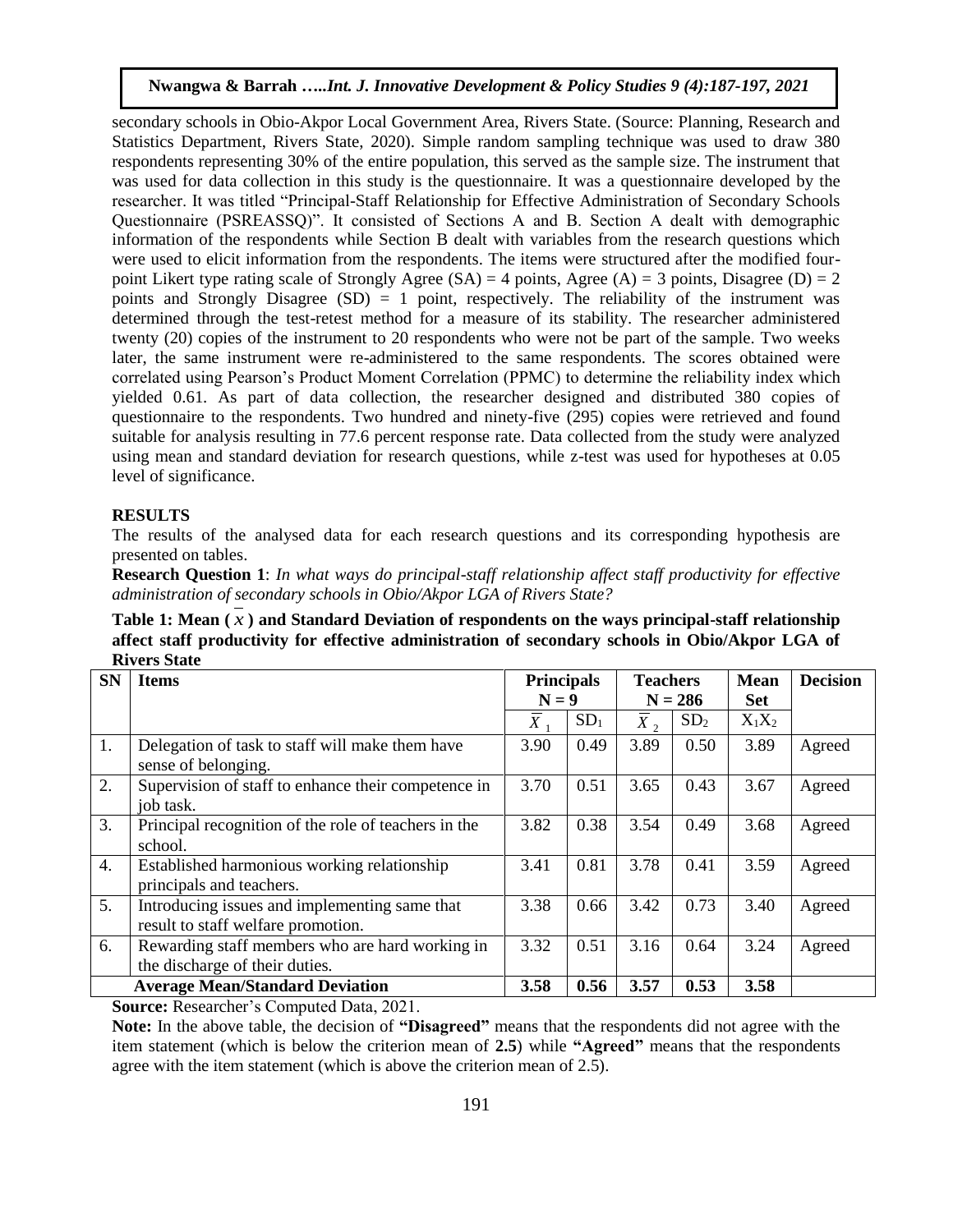Data in Table 1 showed the mean scores of respondents on the ways principal-staff relationship affect staff productivity for effective administration of secondary schools in Obio/Akpor LGA of Rivers State. From the table, it is observed that the respondents agreed on all the items because their mean scores are greater than the criterion mean of 2.50. The average mean score of 3.58 showed that the ways principalstaff relationship affect staff productivity for effective administration of secondary schools in Obio/Akpor LGA of Rivers State include; delegation of task to staff will make them have sense of belonging, supervision of staff to enhance their competence in job task, principal recognition of the role of teachers in the school, established harmonious working relationship principals and teachers, introducing issues and implementing same that result to staff welfare promotion, and rewarding of staff members who are hard working in the discharge of their duties.

**Research Question 2:** *In what ways do principal-staff relationship affect students' academic performance in secondary school in Obio/Akpor LGA of Rivers State?*

| <b>SN</b>      | ансе заасно "асаасние регистиансе нг эссонааг у эсноог нг Ортогтирог шмгт огтогдожно.<br><b>Items</b> | <b>Principals</b>         |                 |                             | <b>Teachers</b> | <b>Mean</b> | <b>Decision</b> |
|----------------|-------------------------------------------------------------------------------------------------------|---------------------------|-----------------|-----------------------------|-----------------|-------------|-----------------|
|                |                                                                                                       |                           |                 |                             |                 | <b>Set</b>  |                 |
|                |                                                                                                       |                           | $N = 9$         |                             | $N = 286$       |             |                 |
|                |                                                                                                       | $\overline{\overline{X}}$ | SD <sub>1</sub> | $\overline{\overline{X}}$ , | SD <sub>2</sub> | $X_1X_2$    |                 |
| $\overline{7}$ | Cordial relationship between principals and                                                           | 3.39                      | 0.61            | 3.41                        | 0.75            | 3.40        | Agreed          |
|                | teachers will enhance teachers' productivity.                                                         |                           |                 |                             |                 |             |                 |
| 8              | Adoption of democratic principles in school                                                           | 3.19                      | 0.70            | 3.86                        | 0.35            | 3.52        | Agreed          |
|                | administration involving teachers will motivate                                                       |                           |                 |                             |                 |             |                 |
|                | them to put in their best.                                                                            |                           |                 |                             |                 |             |                 |
| 9              | Administrators who organize seminar and                                                               | 3.26                      | 0.63            | 3.67                        | 0.47            | 3.47        | Agreed          |
|                | workshops to enhance teachers' productivity.                                                          |                           |                 |                             |                 |             |                 |
| 10             | Provision of teaching and learning material by                                                        | 3.63                      | 0.45            | 3.53                        | 0.50            | 3.58        | Agreed          |
|                | school management motivate teachers to put in                                                         |                           |                 |                             |                 |             |                 |
|                | their best.                                                                                           |                           |                 |                             |                 |             |                 |
| 11             | Principals who promote staff welfare such as                                                          | 3.49                      | 0.54            | 3.86                        | 0.35            | 3.68        | Agreed          |
|                | recommendation for in-service training.                                                               |                           |                 |                             |                 |             |                 |
| 12             | Enforcement of discipline by both administration                                                      | 3.60                      | 0.49            | 3.30                        | 0.88            | 3.45        | Agreed          |
|                | and teachers will enhance students' academic                                                          |                           |                 |                             |                 |             |                 |
|                | performance.                                                                                          |                           |                 |                             |                 |             |                 |
|                | <b>Average Mean/Standard Deviation</b>                                                                | 3.43                      | 0.57            | 3.60                        | 0.55            | 3.53        |                 |

**Table 2: Mean (** *x* **) and Standard Deviation of respondents on the ways principal-staff relationship affect students' academic performance in secondary school in Obio/Akpor LGA of Rivers State.**

**Source:** Researcher's Computed Data, 2021.

Data in Table 2 showed the mean scores of respondents on the ways principal-staff relationship affect students' academic performance in secondary school in Obio/Akpor LGA of Rivers State. From the table, it is observed that the respondents agreed on all the items because their mean scores are greater than the criterion mean of 2.50. The average mean score of 3.53 revealed that the ways principal-staff relationship affects students' academic performance in secondary school in Obio/Akpor LGA of Rivers State include; cordial relationship between principals and teachers will enhance teachers' productivity, adoption of democratic principles in school administration involving teachers will motivate them to put in their best, administrators who organize seminar and workshops to enhance teachers' productivity, provision of teaching and learning material by school management motivate teachers to put in their best, principals who promote staff welfare such as recommendation for in-service training, and enforcement of discipline by both administration and teachers will enhance students' academic performance.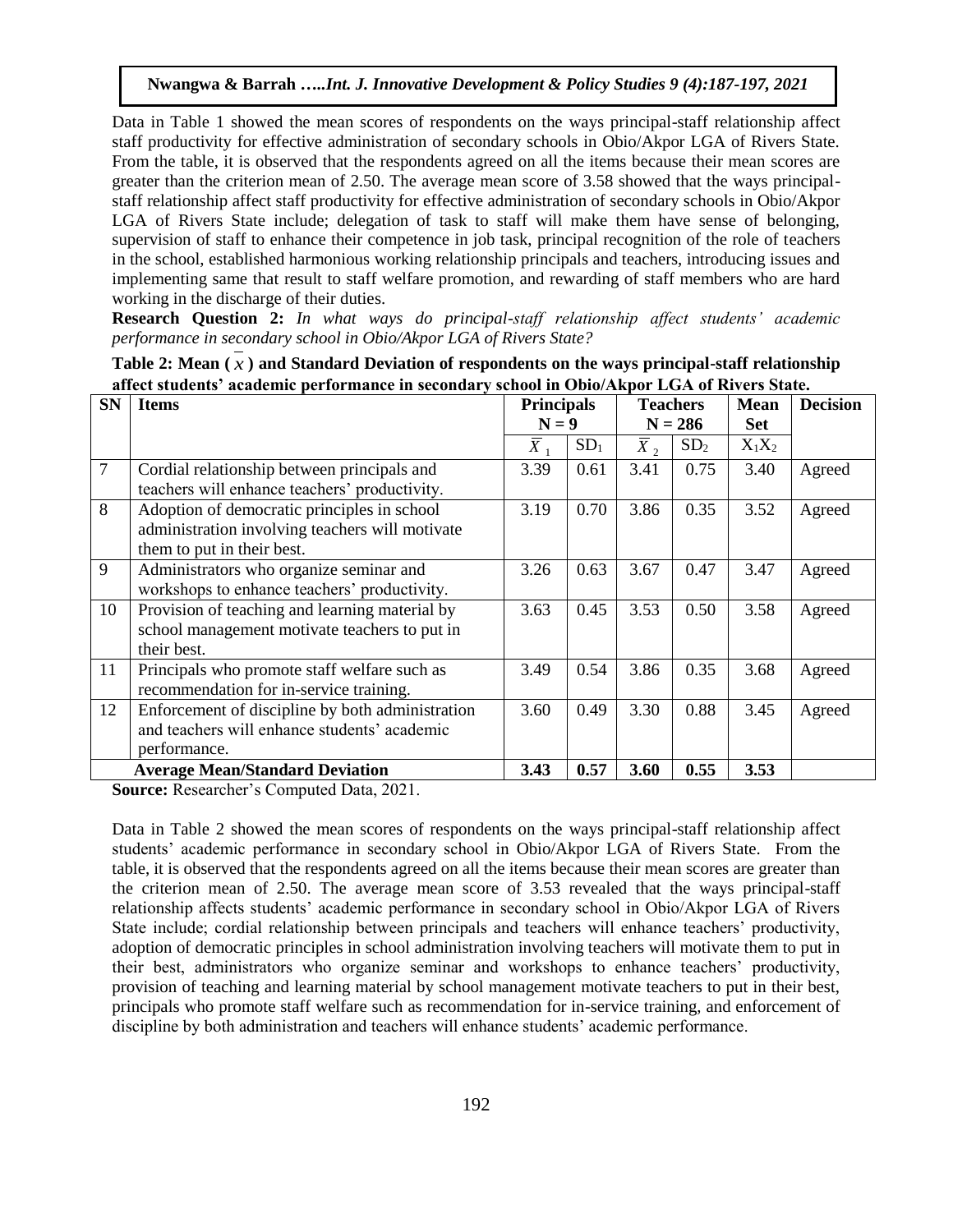**Research Question 3:** *In what ways do principal-staff relationship affect management of educational resources for effective administration of secondary schools in Obio/Akpor LGA of Rivers State?*

**Table 3: Mean (** *x* **) and Standard Deviation of respondents on the ways principal-staff relationship affect management of educational resources for effective administration of secondary schools in Obio/Akpor LGA of Rivers State.**

| <b>SN</b> | <b>Items</b>                                                                                                                                                        | <b>Principals</b> |                 |                             | <b>Teachers</b> | <b>Mean</b> | <b>Decision</b> |
|-----------|---------------------------------------------------------------------------------------------------------------------------------------------------------------------|-------------------|-----------------|-----------------------------|-----------------|-------------|-----------------|
|           |                                                                                                                                                                     | $N = 9$           |                 |                             | $N = 286$       | <b>Set</b>  |                 |
|           |                                                                                                                                                                     | $\overline{X}_1$  | SD <sub>1</sub> | $\overline{\overline{X}}_2$ | SD <sub>2</sub> | $X_1X_2$    |                 |
| 13        | Proper allocation of education resources to enhance<br>utilization by staff.                                                                                        | 3.52              | 0.52            | 3.34                        | 0.84            | 3.43        | Agreed          |
| 14        | Exercising control measures on the use of education<br>resources and making teachers understand that they<br>are scarce.                                            | 3.58              | 0.49            | 3.34                        | 0.64            | 3.46        | Agreed          |
| 15        | Proper preservation of instructional materials in the<br>shelves, drawers and store house after use by the<br>teachers through management orientation.              | 3.56              | 0.63            | 3.53                        | 0.50            | 3.55        | Agreed          |
| 16        | Staff presentation of transparent account on<br>educational resources provided and used in the<br>school as part of management policy.                              | 3.30              | 0.59            | 3.25                        | 0.61            | 3.27        | Agreed          |
| 17        | Proper deployment of financial and material<br>resources to strategic area of need in the school to<br>enhance set goals                                            | 3.44              | 0.56            | 3.13                        | 0.70            | 3.28        | Agreed          |
| 18        | Cordial relationship between principals and staff<br>will enhance regular maintenance of other<br>educational resources for effective and efficient<br>utilization. | 3.60              | 0.49            | 3.30                        | 0.88            | 3.45        | Agreed          |
|           | <b>Average Mean/Standard Deviation</b>                                                                                                                              | 3.50              | 0.54            | 3.31                        | 0.69            | 3.41        |                 |

**Source:** Researcher's Computed Data, 2021.

Data in Table 3 showed the mean scores and rank order of respondents on the ways principal-staff relationship affect management of educational resources for effective administration of secondary schools in Obio/Akpor LGA of Rivers State. From the table, it is observed that the respondents agreed on all the items because their mean scores are greater than the criterion mean of 2.50. The average mean score of 3.41 indicated that the ways principal-staff relationship affect management of educational resources for effective administration of secondary schools in Obio/Akpor LGA of Rivers State include; proper allocation of education resources to enhance utilization by staff, exercising control measures on the use of education resources and making teachers understand that they are scarce, proper preservation of instructional materials in the shelves, drawers and store house after use by the teachers through management orientation, staff presentation of transparent account on educational resources provided and used in the school as part of management policy, proper deployment of financial and material resources to strategic area of need in the school to enhance set goals, and cordial relationship between principals and staff will enhance regular maintenance of other educational resources for effective and efficient utilization.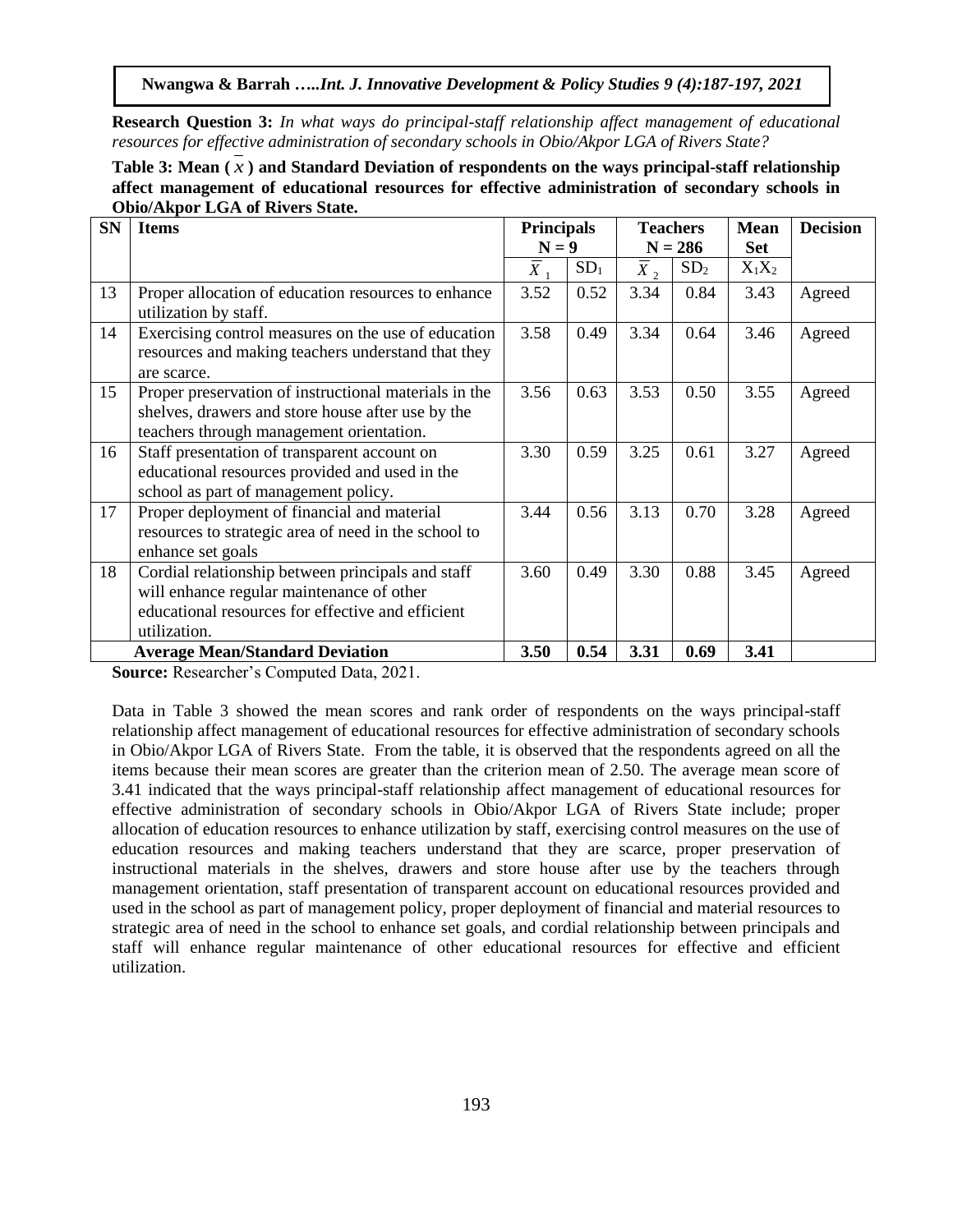## **Test of Hypotheses**

**Ho1**: There is no significant difference between the mean scores of principals and teachers on the ways principal-staff relationship affect staff productivity for effective administration of secondary schools in Obio/Akpor LGA of Rivers State.

**Table 4: z-test Analysis on the difference between the Mean Scores of Principals and Teachers on the ways principal-staff relationship affect staff productivity for effective administration of secondary schools in Obio/Akpor LGA of Rivers State**

| <b>Category</b> |     |      | <b>SD</b> |     | z-cal | z-crit.  | <b>Remarks</b>                     |
|-----------------|-----|------|-----------|-----|-------|----------|------------------------------------|
| Principals      |     | 3.58 | 0.56      | 293 | 0.053 | $+1.960$ | Not Significant                    |
| <b>Teachers</b> | 286 | 3.57 | 0.53      |     |       |          | Accept $Ho1$                       |
|                 |     |      |           | 295 |       |          | $(z-\text{cal.} < z-\text{crit.})$ |

Table 4 revealed that principals have mean and standard deviation scores of 3.58 and 0.56, while teachers have mean and standard deviation scores of 3.57 and 0.53 respectively. The figured z-calculated of 0.053 is lesser than the z-critical of 1.960, meaning the null hypothesis is accepted. By implication, there is no significant difference in the mean scores of principals and teachers on the ways principal-staff relationship affect staff productivity for effective administration of secondary schools in Obio/Akpor LGA of Rivers State.

**Ho2**: There is no significant difference between the mean scores of principals and teachers on the ways principal-staff relationship affect students' academic performance in secondary school in Obio/Akpor LGA of Rivers State.

**Table 5: z-test Analysis on the difference between the Mean Scores of Principals and Teachers on the ways principal-staff relationship affect students' academic performance in secondary school in Obio/Akpor LGA of Rivers State**

| Category   |     |      | SD   | df  | z-cal    | z-crit. | <b>Remarks</b>                     |
|------------|-----|------|------|-----|----------|---------|------------------------------------|
| Principals |     | 3.43 | 0.57 | 293 | $-0.881$ | ±1.960  | Not Significant                    |
| Teachers   | 286 | 3.60 | 0.55 |     |          |         | Accept $Ho2$                       |
|            |     |      |      | 295 |          |         | $(z-\text{cal.} < z-\text{crit.})$ |

Table 5 revealed that principals have mean and standard deviation scores of 3.43 and 0.57, while teachers have mean and standard deviation scores of 3.60 and 0.55 respectively. The figured z-calculated of -0.881 is lesser than the z-critical of -1.960, meaning the null hypothesis is accepted. By implication, there is no significant difference in the mean scores of principals and teachers on the ways principal-staff relationship affect students' academic performance in secondary school in Obio/Akpor LGA of Rivers State.

**Ho3**: There is no significant difference between the mean scores of principals and teachers on the ways principal-staff relationship affect management of educational resources for effective administration of secondary schools in Obio/Akpor LGA of Rivers State.

**Table 6: z-test Analysis on the difference between the Mean Scores of Principals and Teachers on the ways principal-staff relationship affect management of educational resources for effective administration of secondary schools in Obio/Akpor LGA of Rivers State**

| Category   |     |      | <b>SD</b> |     | z-cal | z-crit. | <b>Remarks</b>       |
|------------|-----|------|-----------|-----|-------|---------|----------------------|
| Principals |     | 3.50 | 0.54      | 293 | 0.029 | ±1.960  | Not Significant      |
| Teachers   | 286 | 3.31 | 0.69      |     |       |         | Accept $Ho2$         |
|            |     |      |           | 295 |       |         | $(z-cal. < z-crit.)$ |
|            |     |      |           |     |       |         |                      |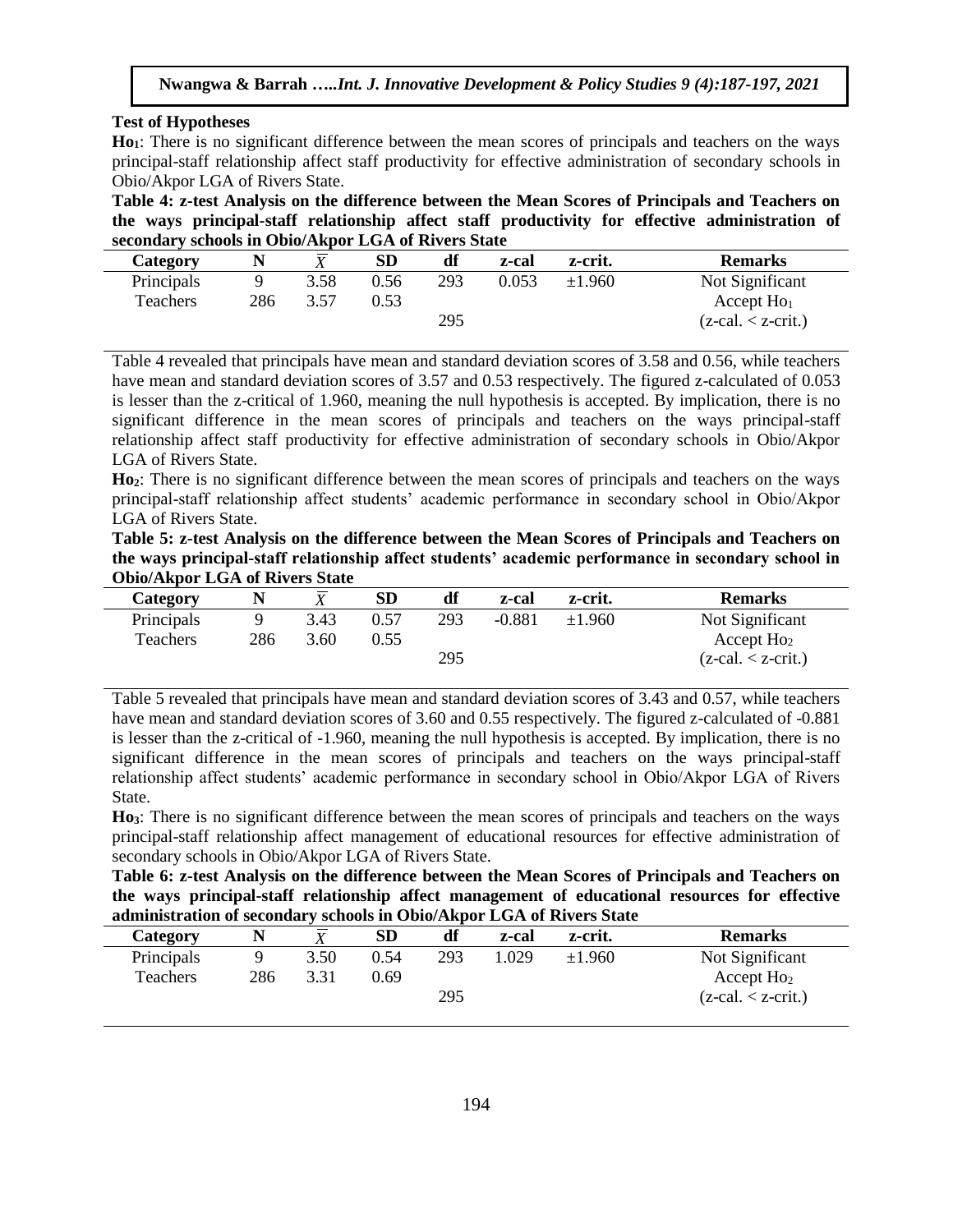Table 4 revealed that principals have mean and standard deviation scores of 3.50 and 0.54, while teachers have mean and standard deviation scores of 3.31 and 0.69 respectively. The figured z-calculated of 1.029 is lesser than the z-critical of 1.960, meaning the null hypothesis is accepted. By implication, there is no significant difference in the mean scores of principals and teachers on the ways principal-staff relationship affect management of educational resources for effective administration of secondary schools in Obio/Akpor LGA of Rivers State.

## **DISCUSSION OF FINDINGS**

The first finding of the study revealed that the ways principal-staff relationship affect staff productivity for effective administration of secondary schools in Obio/Akpor LGA of Rivers State include; delegation of task to staff will make them have sense of belonging, supervision of staff to enhance their competence in job task, principal recognition of the role of teachers in the school, established harmonious working relationship principals and teachers, introducing issues and implementing same that result to staff welfare promotion, and rewarding of staff members who are hard working in the discharge of their duties. Also, there is no significant difference in the mean scores of principals and teachers on the ways principal-staff relationship affect staff productivity for effective administration of secondary schools in Obio/Akpor LGA of Rivers State.

The finding is in line with Herzberg (1959) who noted that productivity means job enrichment by the use of more effectively talented teachers. The implication is that it involves building into individual greater scope for personal achievement, recognition and responsibility. It implies strengthening the motivational factors. The implication or the obvious of this study is that principals may not achieve maximum production in their schools or in any organization without cooperation of teachers. In other words, cooperation would be possible when there is fair play or interpersonal relationship between the leader (principal) and the led (staff). In reference to Nwosu (2017), he reported that for principal to be productive, they can't do away with the teachers, teachers are the sole proprietorship of effective teaching and learning. Nwosu (2017) buttressed that principals, as the head of secondary schools are charged with the responsibility of implementing educational policies, while teachers on the other hand are the principal actors for the achievement of the goals and objectives of education through the discharge of their duties.

The second finding of the study showed that the ways principal-staff relationship affects students' academic performance in secondary school in Obio/Akpor LGA of Rivers State include; cordial relationship between principals and teachers will enhance teachers' productivity, adoption of democratic principles in school administration involving teachers will motivate them to put in their best, administrators who organize seminar and workshops to enhance teachers' productivity, provision of teaching and learning material by school management motivate teachers to put in their best, principals who promote staff welfare such as recommendation for in-service training, and enforcement of discipline by both administration and teachers will enhance students' academic performance. Similarly, there is no significant difference in the mean scores of principals and teachers on the ways principal-staff relationship affect students' academic performance in secondary school in Obio/Akpor LGA of Rivers State.

The finding of the study is agreement with Maicibi (2017) who contended that without a cordial principalstaff relationship, good academic performance of students cannot be realized in schools. He added that even if the school has all the required instructional materials and financial resources, the school may not be able to use them effectively, if the students are not directed or taught by their teachers on how to use them, or if the teachers who guide in their usage are not properly trained to implement them effectively. Concurring to this view, Riley and Mulford (2017) noted that the success of students' completion of their education goals is judged through the degree of effectiveness working relationship between the principal and the teachers; hence, they should recognize that teachers in the school organizations are of great resource in promoting good academic performance amongst students. The finding is also tandem with Farrant (2007) who opined that academic performance of students in school is attributed to a number of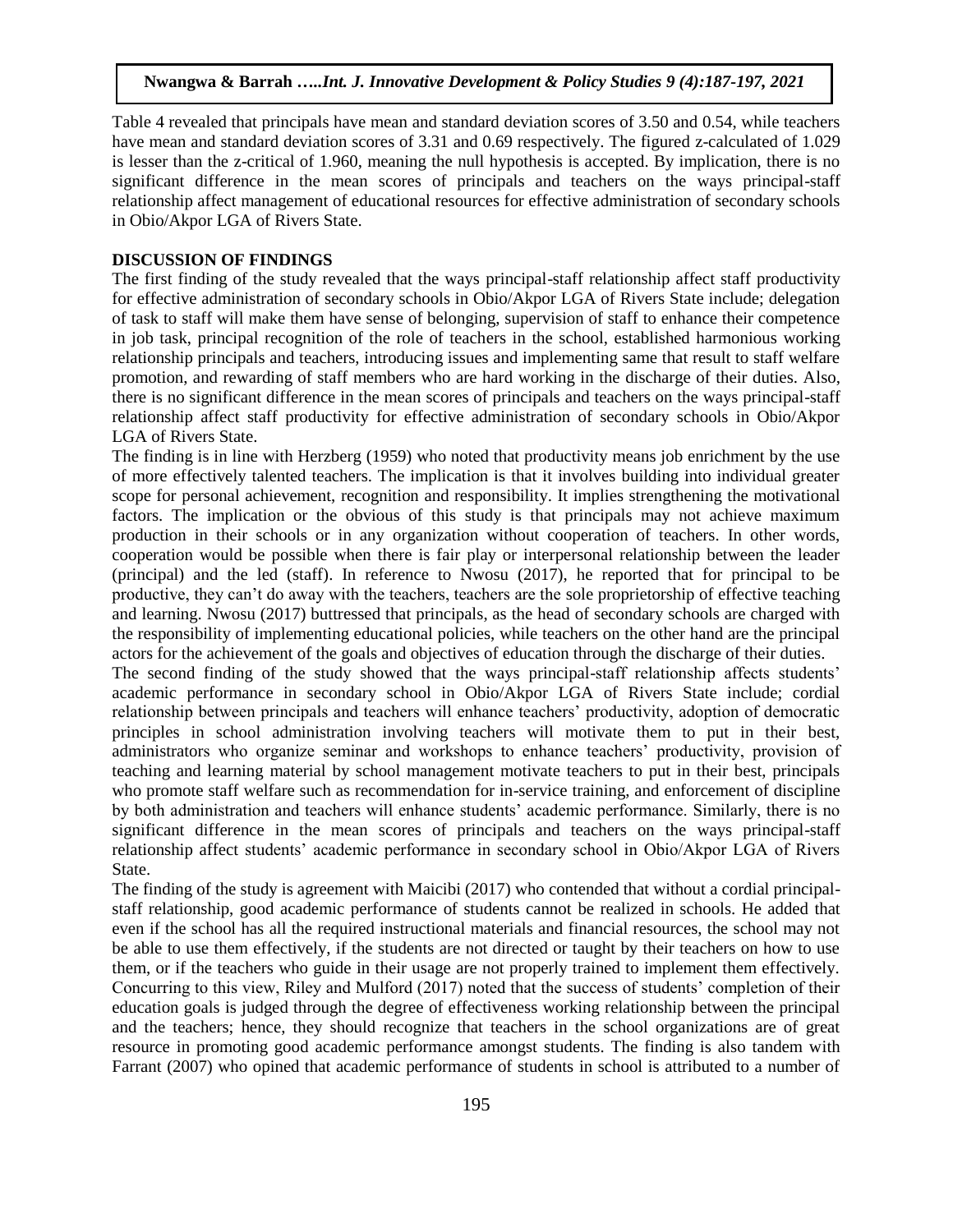factors such as a good working relationship between the principal and the staff. According to Farrant (2007), a school consists of the principal, teachers, non-teaching staff and students who interact with one other to accomplish pre-determined goals. Therefore, for a school organization to produce students with good academic performance, a favourable and cordial relationship between principal and staff is required. Bukar, Ibi and Abdullahi (2015) emphasized that principal-teacher relationship are directly involved in influencing the academic performance of students towards their goal setting and attainment.

The third finding of the study revealed that the ways principal-staff relationship affect management of educational resources for effective administration of secondary schools in Obio/Akpor LGA of Rivers State include; proper allocation of education resources to enhance utilization by staff, exercising control measures on the use of education resources and making teachers understand that they are scarce, proper preservation of instructional materials in the shelves, drawers and store house after use by the teachers through management orientation, staff presentation of transparent account on educational resources provided and used in the school as part of management policy, proper deployment of financial and material resources to strategic area of need in the school to enhance set goals, and cordial relationship between principals and staff will enhance regular maintenance of other educational resources for effective and efficient utilization. In addition, there is no significant difference in the mean scores of principals and teachers on the ways principal-staff relationship affect management of educational resources for effective administration of secondary schools in Obio/Akpor LGA of Rivers State.

The finding is in agreement with Mgbako-Ezennia in Nwadiani (2000) who observed that within the school, there are educational resources which include both materials and human that undergo certain defined processes to produce the outputs. Hence, how effectively these resources are managed rest on the kind of relationship that exist between the principal and teachers. In view of this, Ndu (2011) asserted that educational resources do not come by chance. They are created and developed in order to achieve the overall goals of the school. Then, there is need for smooth principal-staff relationship to ensure proper management of educational resources in order to achieve effective school administration.

## **CONCLUSION**

From the findings, it can be concluded that principal-staff relationship affects staff productivity, students' academic performance, and management of educational resources for effective administration and goal attainment of secondary schools in Obio/Akpor LGA of Rivers State.

## **RECOMMENDATIONS**

Based on the findings and conclusions of the study, the following recommendations were made:

- 1. Principals should relate with staff by delegating task, supervising classroom activities, recognizing the role of teachers and many more in order to strengthen their productivity and enhance effective administration.
- 2. Secondary school principals should adopt democratic principles in school administration by involving teachers in decision making. This will encourage them to put in their best in the discharge of their activities in classroom to improve students' academic performance.
- 3. The school principals should work with staff to properly allocate and present a transparent account on educational resources provided by government and NGOs, as it will help to advance effective administration in the school.

## **REFERENCES**

Bukar, I. I., & Abdullahi, A. (2015). Assessment of community support to school process in secondary schools. *Maiduguri Journal of Education Studies*, 8 (1) 151-162.

De-Spain, B. (2019). *The leader is the servant*. Grupo Editorial Iberoamerica.

Farrant, J.S. (2007). *Principles and practice of education*. Longman.

Federal Republic of Nigeria (2013). *National policy on education (6th edition).* NERDC Press.